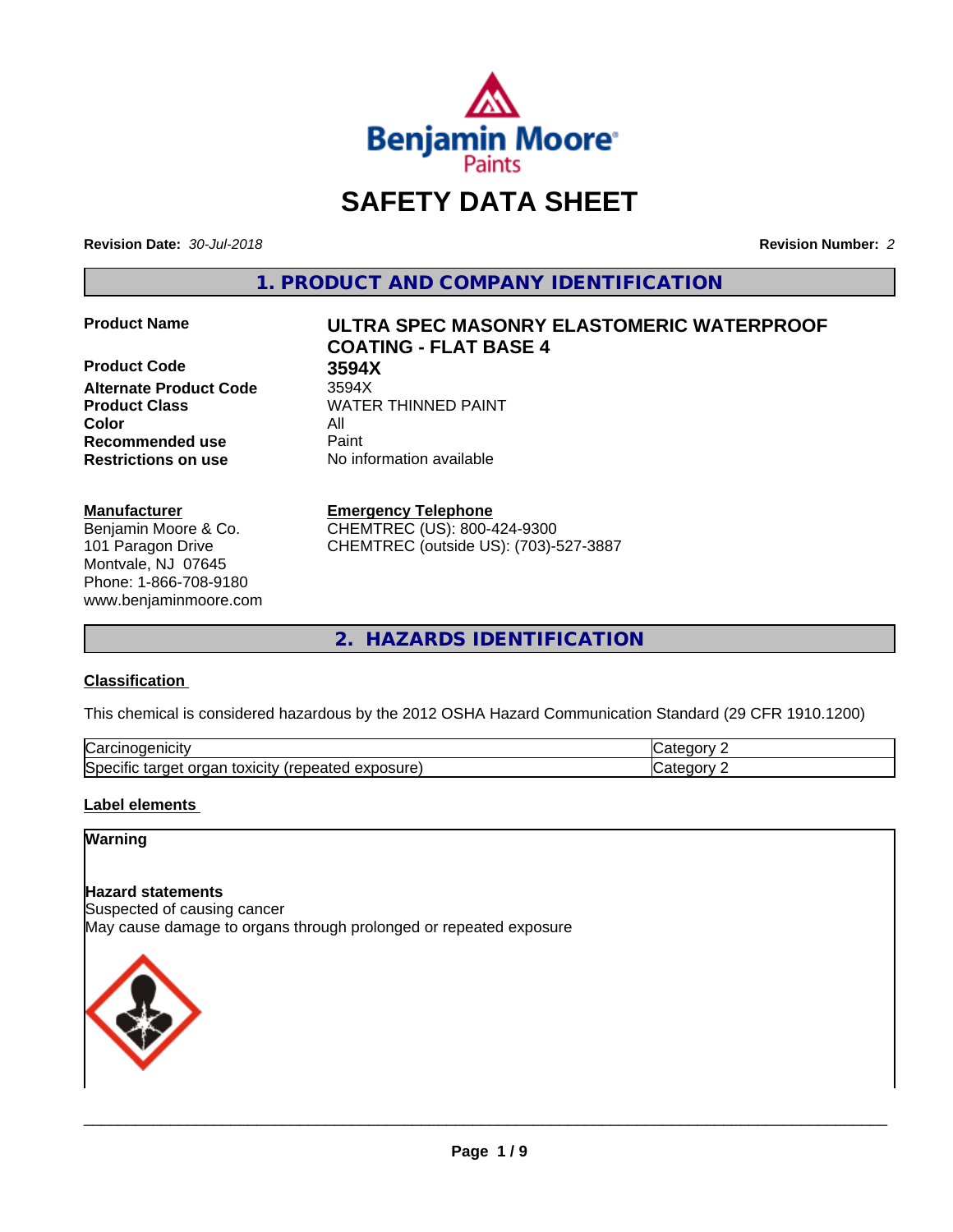**Appearance** liquid **Odor 11** Odor little or no odor

#### **Precautionary Statements - Prevention**

Obtain special instructions before use Do not handle until all safety precautions have been read and understood Use personal protective equipment as required Do not breathe dust/fume/gas/mist/vapors/spray

#### **Precautionary Statements - Response**

IF exposed or concerned: Get medical advice/attention

#### **Precautionary Statements - Storage**

Store locked up

#### **Precautionary Statements - Disposal**

Dispose of contents/container to an approved waste disposal plant

### **Hazards not otherwise classified (HNOC)**

Not applicable

# **Other information**

No information available

# **3. COMPOSITION INFORMATION ON COMPONENTS**

\_\_\_\_\_\_\_\_\_\_\_\_\_\_\_\_\_\_\_\_\_\_\_\_\_\_\_\_\_\_\_\_\_\_\_\_\_\_\_\_\_\_\_\_\_\_\_\_\_\_\_\_\_\_\_\_\_\_\_\_\_\_\_\_\_\_\_\_\_\_\_\_\_\_\_\_\_\_\_\_\_\_\_\_\_\_\_\_\_\_\_\_\_

| <b>Chemical name</b> | <b>CAS No.</b> | Weight-% |
|----------------------|----------------|----------|
| Ethylene glycol      | $107 - 21 - 1$ |          |
| Silica, mica         | 12001-26-2     |          |
| Zinc oxide           | 1314-13-2      |          |
| Diphenyl ketone      | 119-61-9       | U.5      |

|                                                  | 4. FIRST AID MEASURES                                                                                                                                                                                                        |
|--------------------------------------------------|------------------------------------------------------------------------------------------------------------------------------------------------------------------------------------------------------------------------------|
| <b>General Advice</b>                            | For further assistance, contact your local Poison Control Center.                                                                                                                                                            |
| <b>Eye Contact</b>                               | Rinse thoroughly with plenty of water for at least 15 minutes and consult a<br>physician.                                                                                                                                    |
| <b>Skin Contact</b>                              | Wash off immediately with soap and plenty of water while removing all<br>contaminated clothes and shoes.                                                                                                                     |
| <b>Inhalation</b>                                | Move to fresh air. If symptoms persist, call a physician.                                                                                                                                                                    |
| Ingestion                                        | Clean mouth with water and afterwards drink plenty of water. Call a POISON<br>CENTER or doctor/physician if exposed or you feel unwell. If large quantities of<br>this material are swallowed, call a physician immediately. |
| <b>Most Important</b><br><b>Symptoms/Effects</b> | None known.                                                                                                                                                                                                                  |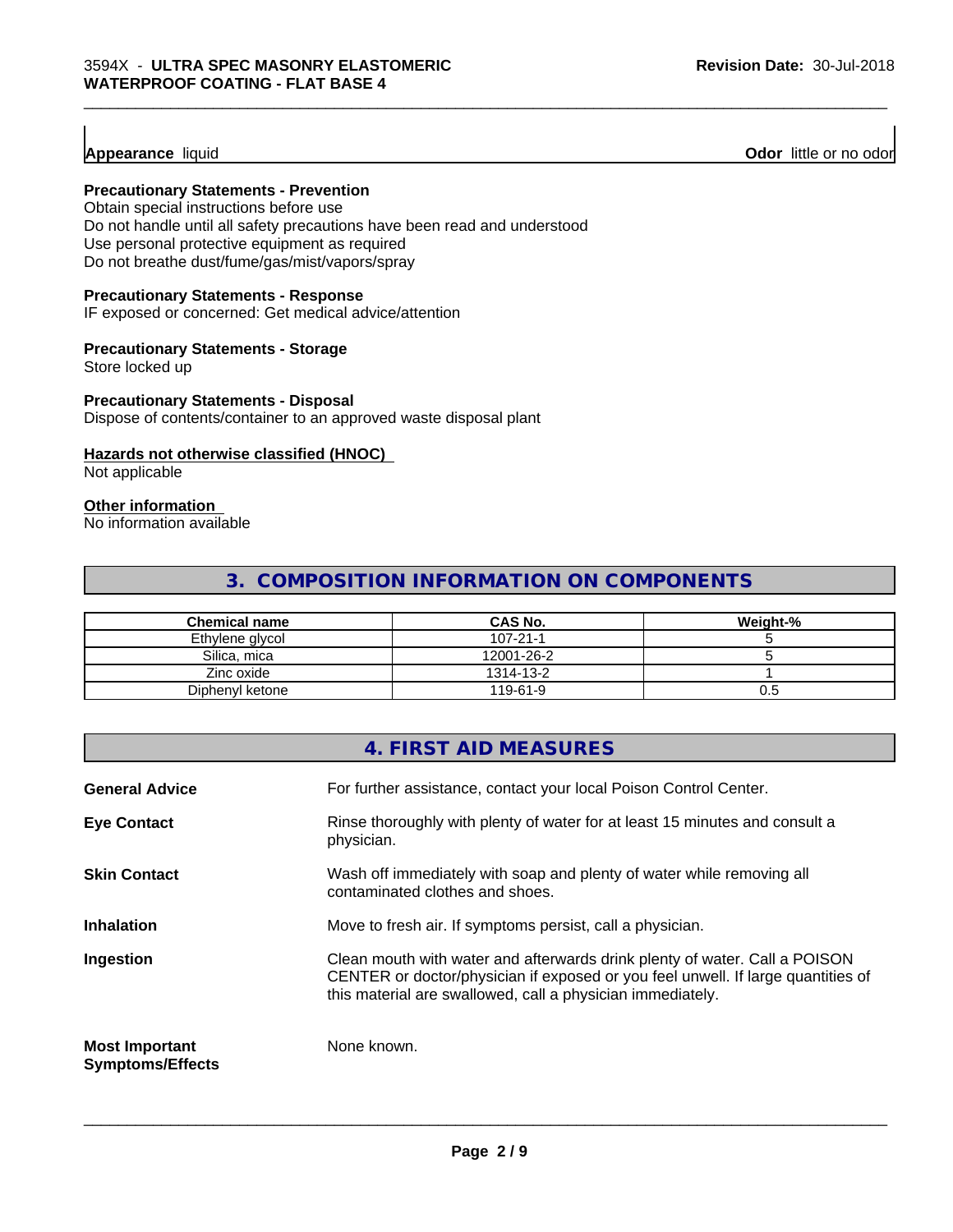| <b>Notes To Physician</b>                                                        | Treat symptomatically. |                                                                                                                                              |                                |  |
|----------------------------------------------------------------------------------|------------------------|----------------------------------------------------------------------------------------------------------------------------------------------|--------------------------------|--|
|                                                                                  |                        | 5. FIRE-FIGHTING MEASURES                                                                                                                    |                                |  |
| <b>Suitable Extinguishing Media</b>                                              |                        | Use extinguishing measures that are appropriate to local<br>circumstances and the surrounding environment.                                   |                                |  |
| <b>Protective Equipment And Precautions For</b><br><b>Firefighters</b>           |                        | As in any fire, wear self-contained breathing apparatus<br>pressure-demand, MSHA/NIOSH (approved or equivalent)<br>and full protective gear. |                                |  |
| <b>Specific Hazards Arising From The Chemical</b>                                |                        | Closed containers may rupture if exposed to fire or<br>extreme heat.                                                                         |                                |  |
| <b>Sensitivity To Mechanical Impact</b>                                          |                        | No                                                                                                                                           |                                |  |
| <b>Sensitivity To Static Discharge</b>                                           |                        | No                                                                                                                                           |                                |  |
| <b>Flash Point Data</b><br>Flash Point (°F)<br>Flash Point (°C)<br><b>Method</b> |                        | Not applicable<br>Not applicable<br>Not applicable                                                                                           |                                |  |
| <b>Flammability Limits In Air</b>                                                |                        |                                                                                                                                              |                                |  |
| Lower flammability limit:<br><b>Upper flammability limit:</b>                    |                        | Not applicable<br>Not applicable                                                                                                             |                                |  |
| <b>NFPA</b><br>Health: 1                                                         | Flammability: 0        | Instability: 0                                                                                                                               | <b>Special: Not Applicable</b> |  |
| <b>NFPA Legend</b><br>0 - Not Hazardous<br>1 - Slightly                          |                        |                                                                                                                                              |                                |  |

\_\_\_\_\_\_\_\_\_\_\_\_\_\_\_\_\_\_\_\_\_\_\_\_\_\_\_\_\_\_\_\_\_\_\_\_\_\_\_\_\_\_\_\_\_\_\_\_\_\_\_\_\_\_\_\_\_\_\_\_\_\_\_\_\_\_\_\_\_\_\_\_\_\_\_\_\_\_\_\_\_\_\_\_\_\_\_\_\_\_\_\_\_

- Slightly
- 2 Moderate
- 3 High
- 4 Severe

*The ratings assigned are only suggested ratings, the contractor/employer has ultimate responsibilities for NFPA ratings where this system is used.*

*Additional information regarding the NFPA rating system is available from the National Fire Protection Agency (NFPA) at www.nfpa.org.*

# **6. ACCIDENTAL RELEASE MEASURES**

| <b>Personal Precautions</b>      | Avoid contact with skin, eyes and clothing. Ensure adequate ventilation.                             |
|----------------------------------|------------------------------------------------------------------------------------------------------|
| <b>Other Information</b>         | Prevent further leakage or spillage if safe to do so.                                                |
| <b>Environmental precautions</b> | See Section 12 for additional Ecological Information.                                                |
| <b>Methods for Cleaning Up</b>   | Soak up with inert absorbent material. Sweep up and shovel into suitable<br>containers for disposal. |
|                                  |                                                                                                      |

# **7. HANDLING AND STORAGE**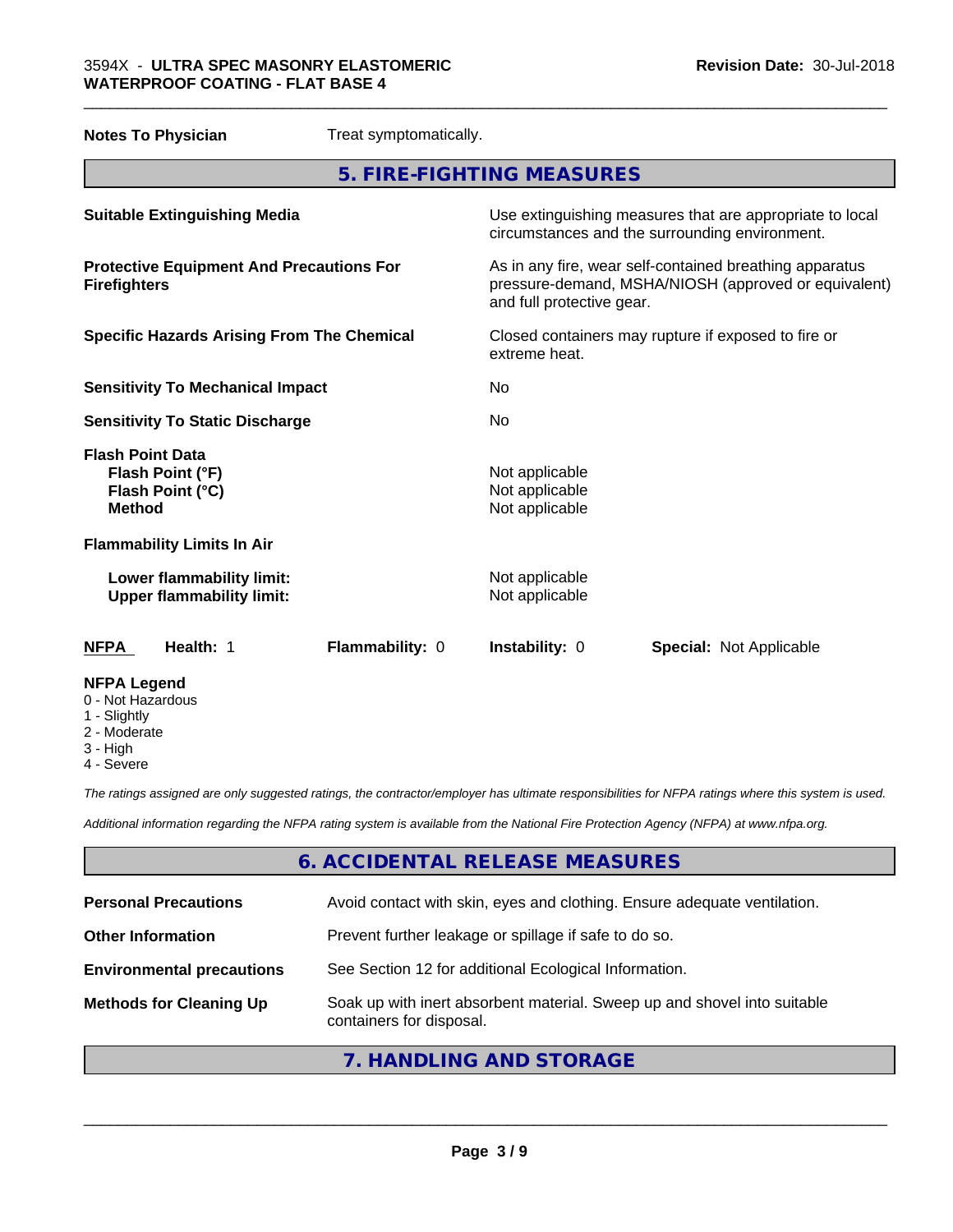| <b>Handling</b>               | Avoid contact with skin, eyes and clothing. Avoid breathing vapors, spray mists or<br>sanding dust. In case of insufficient ventilation, wear suitable respiratory<br>equipment. |
|-------------------------------|----------------------------------------------------------------------------------------------------------------------------------------------------------------------------------|
| <b>Storage</b>                | Keep container tightly closed. Keep out of the reach of children.                                                                                                                |
| <b>Incompatible Materials</b> | No information available                                                                                                                                                         |

\_\_\_\_\_\_\_\_\_\_\_\_\_\_\_\_\_\_\_\_\_\_\_\_\_\_\_\_\_\_\_\_\_\_\_\_\_\_\_\_\_\_\_\_\_\_\_\_\_\_\_\_\_\_\_\_\_\_\_\_\_\_\_\_\_\_\_\_\_\_\_\_\_\_\_\_\_\_\_\_\_\_\_\_\_\_\_\_\_\_\_\_\_

# **8. EXPOSURE CONTROLS/PERSONAL PROTECTION**

#### **Exposure Limits**

| <b>Chemical name</b> | <b>ACGIH TLV</b>          | <b>OSHA PEL</b>            |
|----------------------|---------------------------|----------------------------|
| Ethylene glycol      | 100 mg/m $3$ - Ceiling    | N/E                        |
| Silica, mica         | $3 \text{ ma/m}^3$ - TWA  | 20 mppcf - TWA             |
| Zinc oxide           | 2 mg/m <sup>3</sup> - TWA | 5 mg/m $3$ - TWA           |
|                      | 10 mg/m $3 -$ STEL        | 15 mg/m <sup>3</sup> - TWA |

#### **Legend**

ACGIH - American Conference of Governmental Industrial Hygienists Exposure Limits OSHA - Occupational Safety & Health Administration Exposure Limits N/E - Not Established

**Engineering Measures** Ensure adequate ventilation, especially in confined areas.

| <b>Personal Protective Equipment</b> |                                                                                                                                     |
|--------------------------------------|-------------------------------------------------------------------------------------------------------------------------------------|
| <b>Eye/Face Protection</b>           | Safety glasses with side-shields.                                                                                                   |
| <b>Skin Protection</b>               | Protective gloves and impervious clothing.                                                                                          |
| <b>Respiratory Protection</b>        | In case of insufficient ventilation wear suitable respiratory equipment.                                                            |
| <b>Hygiene Measures</b>              | Avoid contact with skin, eyes and clothing. Remove and wash contaminated<br>clothing before re-use. Wash thoroughly after handling. |

### **9. PHYSICAL AND CHEMICAL PROPERTIES**

| Appearance                        | liquid                   |
|-----------------------------------|--------------------------|
| Odor                              | little or no odor        |
| <b>Odor Threshold</b>             | No information available |
| Density (Ibs/gal)                 | $10.1 - 10.5$            |
| <b>Specific Gravity</b>           | $1.21 - 1.26$            |
| рH                                | No information available |
| <b>Viscosity (cps)</b>            | No information available |
| Solubility(ies)                   | No information available |
| <b>Water solubility</b>           | No information available |
| <b>Evaporation Rate</b>           | No information available |
| Vapor pressure @20 °C (kPa)       | No information available |
| Vapor density                     | No information available |
| Wt. % Solids                      | 45 - 55                  |
| Vol. % Solids                     | $35 - 45$                |
| Wt. % Volatiles                   | 45 - 55                  |
| Vol. % Volatiles                  | $55 - 65$                |
| <b>VOC Regulatory Limit (g/L)</b> | ~< 100                   |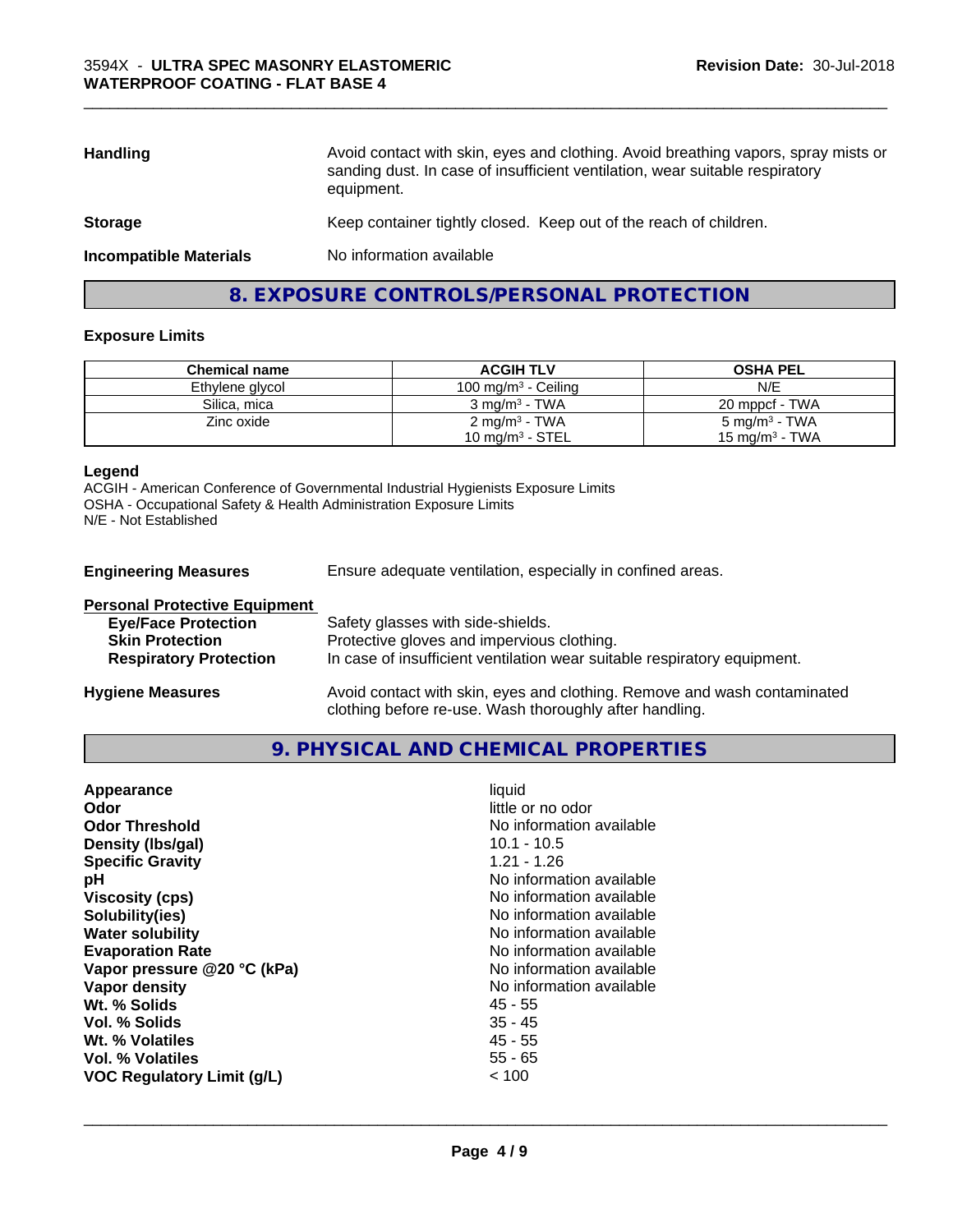| 212                      |
|--------------------------|
| 100                      |
| 32                       |
| 0                        |
| Not applicable           |
| Not applicable           |
| Not applicable           |
| Not applicable           |
| Not applicable           |
| Not applicable           |
| No information available |
| No information available |
| No information available |
| No information available |
| No information available |
|                          |

\_\_\_\_\_\_\_\_\_\_\_\_\_\_\_\_\_\_\_\_\_\_\_\_\_\_\_\_\_\_\_\_\_\_\_\_\_\_\_\_\_\_\_\_\_\_\_\_\_\_\_\_\_\_\_\_\_\_\_\_\_\_\_\_\_\_\_\_\_\_\_\_\_\_\_\_\_\_\_\_\_\_\_\_\_\_\_\_\_\_\_\_\_

# **10. STABILITY AND REACTIVITY**

| <b>Reactivity</b>                         | Not Applicable                           |
|-------------------------------------------|------------------------------------------|
| <b>Chemical Stability</b>                 | Stable under normal conditions.          |
| <b>Conditions to avoid</b>                | Prevent from freezing.                   |
| <b>Incompatible Materials</b>             | No materials to be especially mentioned. |
| <b>Hazardous Decomposition Products</b>   | None under normal use.                   |
| <b>Possibility of hazardous reactions</b> | None under normal conditions of use.     |

# **11. TOXICOLOGICAL INFORMATION**

| <b>Product Information</b>                                                                 |                                                                                                                                                 |  |  |
|--------------------------------------------------------------------------------------------|-------------------------------------------------------------------------------------------------------------------------------------------------|--|--|
| Information on likely routes of exposure                                                   |                                                                                                                                                 |  |  |
|                                                                                            | <b>Principal Routes of Exposure</b> Eye contact, skin contact and inhalation.                                                                   |  |  |
| <b>Acute Toxicity</b>                                                                      |                                                                                                                                                 |  |  |
| <b>Product Information</b>                                                                 | No information available                                                                                                                        |  |  |
| Symptoms related to the physical, chemical and toxicological characteristics               |                                                                                                                                                 |  |  |
| <b>Symptoms</b>                                                                            | No information available                                                                                                                        |  |  |
| Delayed and immediate effects as well as chronic effects from short and long-term exposure |                                                                                                                                                 |  |  |
| Eye contact<br>Skin contact                                                                | May cause slight irritation.<br>Substance may cause slight skin irritation. Prolonged or repeated contact may dry<br>skin and cause irritation. |  |  |
| Inhalation<br>Ingestion                                                                    | May cause irritation of respiratory tract.<br>May be harmful if swallowed. Ingestion may cause gastrointestinal irritation,                     |  |  |
|                                                                                            |                                                                                                                                                 |  |  |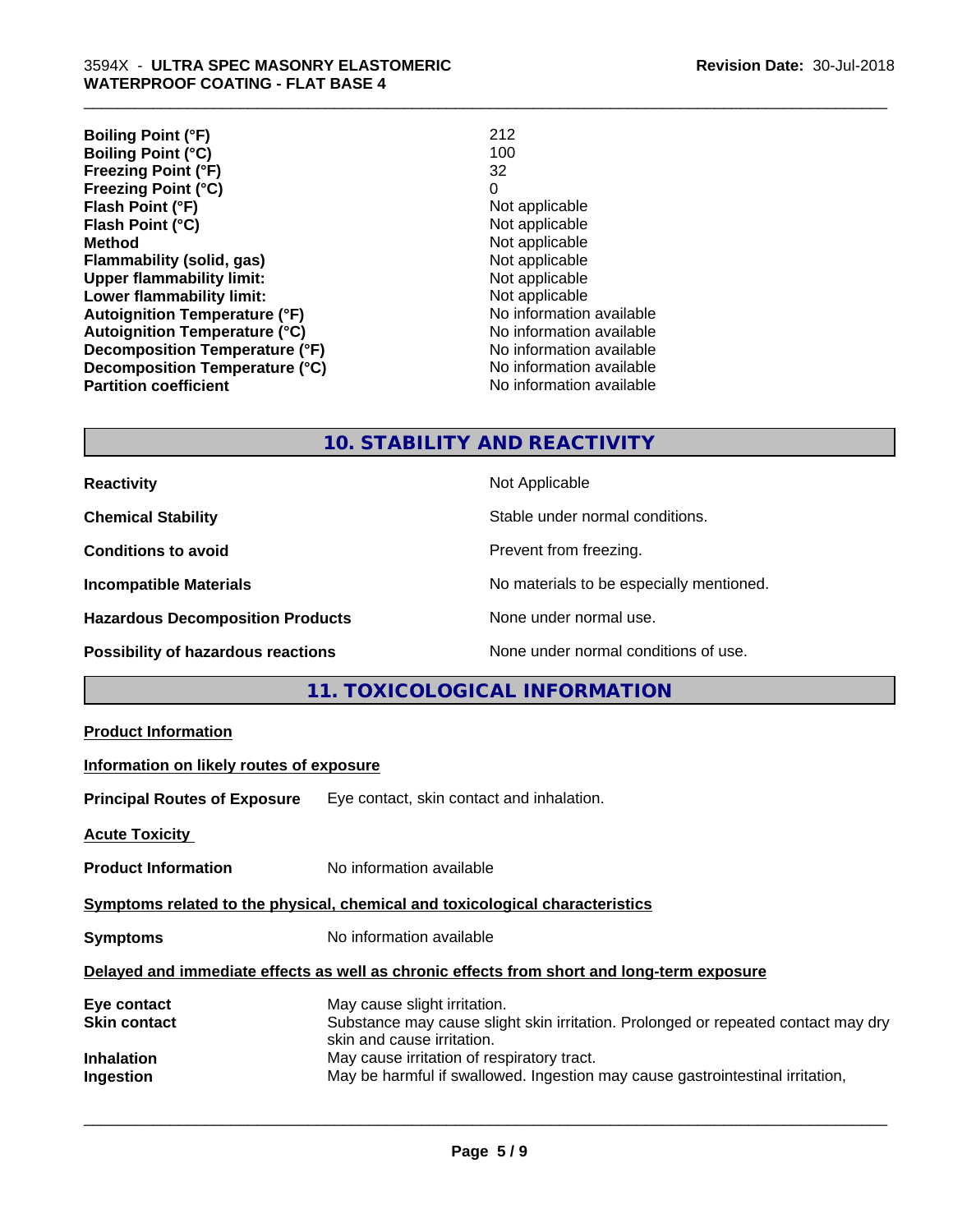|                                 | nausea, vomiting and diarrhea. May cause adverse kidney effects. |
|---------------------------------|------------------------------------------------------------------|
| Sensitization                   | No information available                                         |
| <b>Neurological Effects</b>     | No information available.                                        |
| <b>Mutagenic Effects</b>        | No information available.                                        |
| <b>Reproductive Effects</b>     | No information available.                                        |
| <b>Developmental Effects</b>    | No information available.                                        |
| Target organ effects            | No information available.                                        |
| <b>STOT - single exposure</b>   | No information available.                                        |
| <b>STOT - repeated exposure</b> | No information available.                                        |
| Other adverse effects           | No information available.                                        |
| <b>Aspiration Hazard</b>        | No information available                                         |
|                                 |                                                                  |

\_\_\_\_\_\_\_\_\_\_\_\_\_\_\_\_\_\_\_\_\_\_\_\_\_\_\_\_\_\_\_\_\_\_\_\_\_\_\_\_\_\_\_\_\_\_\_\_\_\_\_\_\_\_\_\_\_\_\_\_\_\_\_\_\_\_\_\_\_\_\_\_\_\_\_\_\_\_\_\_\_\_\_\_\_\_\_\_\_\_\_\_\_

#### **Numerical measures of toxicity**

**The following values are calculated based on chapter 3.1 of the GHS document**

**ATEmix (oral)** 24600 mg/kg

#### **Component Information**

Ethylene glycol LD50 Oral: 4700 mg/kg (Rat) LD50 Dermal: 9530 µg/L (Rabbit) Silica, mica LD50 Oral: > 16000 mg/kg (Rat) Zinc oxide LD50 Oral: 5000 mg/kg (Rat) LC50 Inhalation (Dust):  $> 5700$  mg/m<sup>3</sup> (Rat, 4 hr.)

#### **Carcinogenicity**

*The information below indicateswhether each agency has listed any ingredient as a carcinogen:.*

| <b>Chemical name</b> | <b>IARC</b>               | <b>NTP</b> | <b>OSHA</b> |
|----------------------|---------------------------|------------|-------------|
|                      | Possible<br>2B<br>⊧ Human |            | Listed      |
| Diphenyl ketone      | Carcinogen                |            |             |

#### **Legend**

IARC - International Agency for Research on Cancer NTP - National Toxicity Program OSHA - Occupational Safety & Health Administration

**12. ECOLOGICAL INFORMATION**

### **Ecotoxicity Effects**

The environmental impact of this product has not been fully investigated.

### **Product Information**

#### **Acute Toxicity to Fish**

No information available

#### **Acute Toxicity to Aquatic Invertebrates**

No information available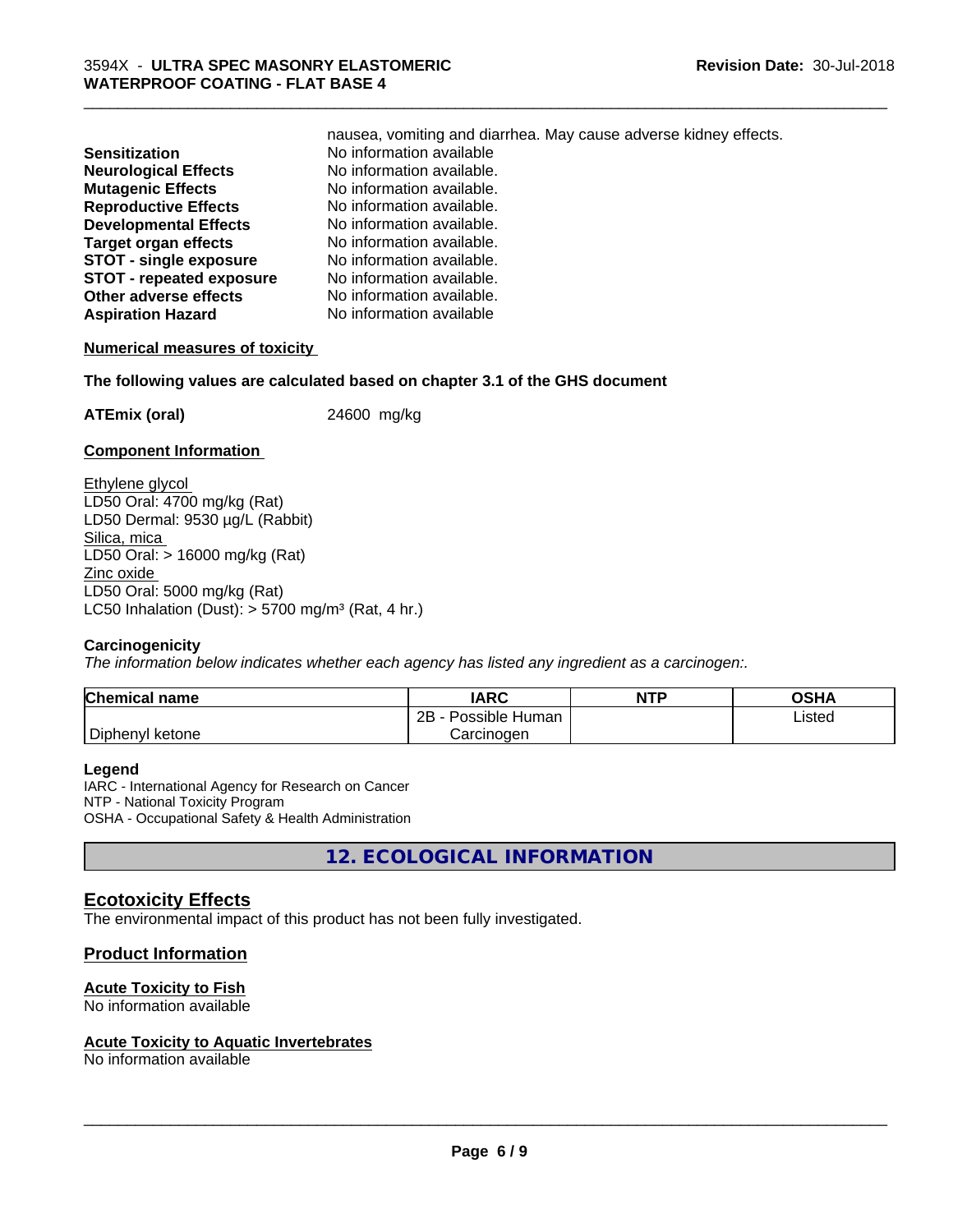#### **Acute Toxicity to Aquatic Plants**

No information available

#### **Persistence / Degradability**

No information available.

#### **Bioaccumulation**

There is no data for this product.

#### **Mobility in Environmental Media**

No information available.

#### **Ozone**

No information available

#### **Component Information**

#### **Acute Toxicity to Fish**

Ethylene glycol LC50: 8050 mg/L (Fathead Minnow - 96 hr.)

### **Acute Toxicity to Aquatic Invertebrates**

No information available

#### **Acute Toxicity to Aquatic Plants**

No information available

|                              | 13. DISPOSAL CONSIDERATIONS                                                                                                                                                                                               |
|------------------------------|---------------------------------------------------------------------------------------------------------------------------------------------------------------------------------------------------------------------------|
| <b>Waste Disposal Method</b> | Dispose of in accordance with federal, state, and local regulations. Local<br>requirements may vary, consult your sanitation department or state-designated<br>environmental protection agency for more disposal options. |
|                              | 14. TRANSPORT INFORMATION                                                                                                                                                                                                 |
| <b>DOT</b>                   | Not regulated                                                                                                                                                                                                             |
| <b>ICAO / IATA</b>           | Not regulated                                                                                                                                                                                                             |
| <b>IMDG / IMO</b>            | Not regulated                                                                                                                                                                                                             |
|                              | <b>15. REGULATORY INFORMATION</b>                                                                                                                                                                                         |
| International Inventories    |                                                                                                                                                                                                                           |

\_\_\_\_\_\_\_\_\_\_\_\_\_\_\_\_\_\_\_\_\_\_\_\_\_\_\_\_\_\_\_\_\_\_\_\_\_\_\_\_\_\_\_\_\_\_\_\_\_\_\_\_\_\_\_\_\_\_\_\_\_\_\_\_\_\_\_\_\_\_\_\_\_\_\_\_\_\_\_\_\_\_\_\_\_\_\_\_\_\_\_\_\_

#### **International Inventories**

| <b>TSCA: United States</b> | Yes - All components are listed or exempt. |
|----------------------------|--------------------------------------------|
| <b>DSL: Canada</b>         | Yes - All components are listed or exempt. |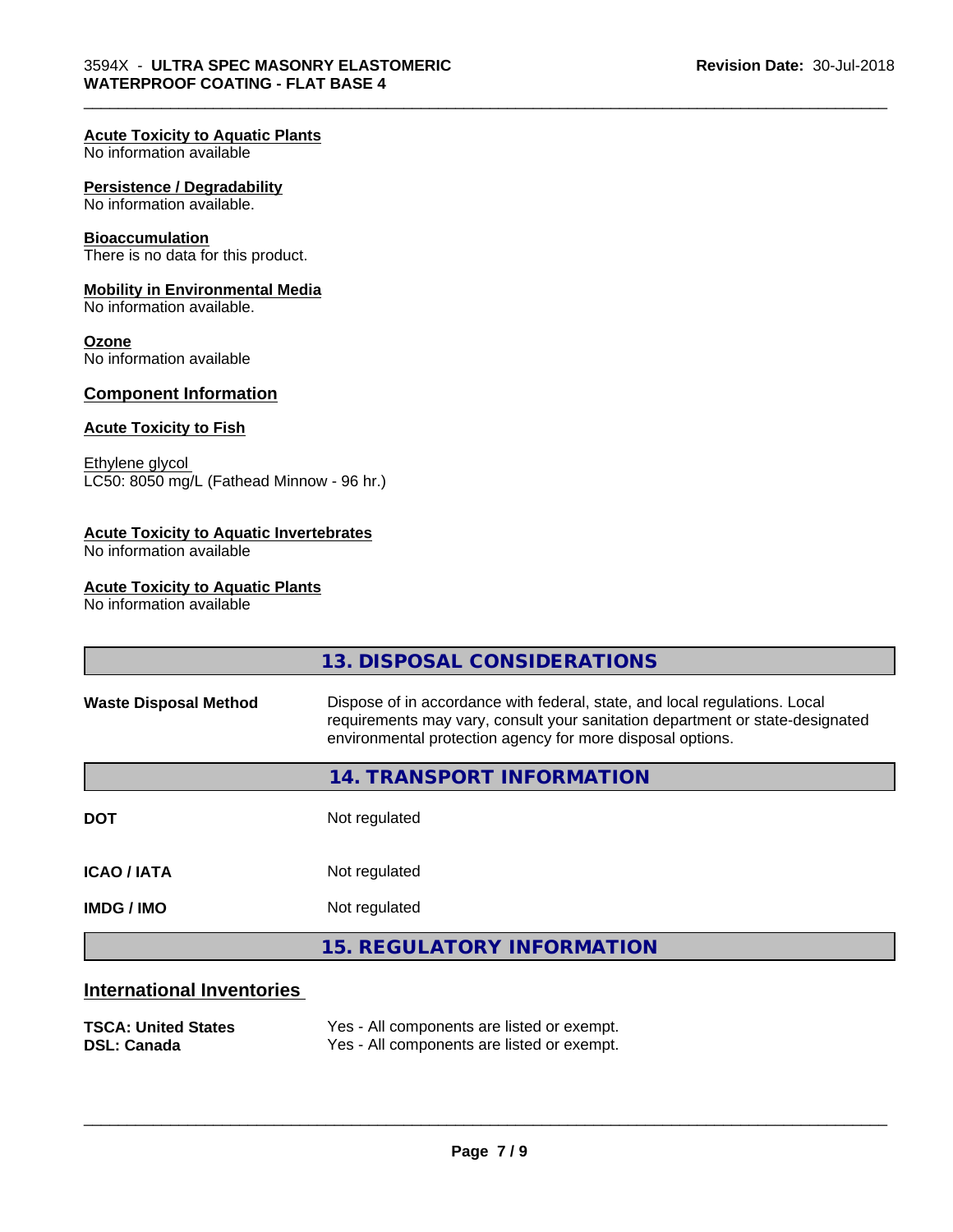# **Federal Regulations**

#### **SARA 311/312 hazardous categorization**

| Acute health hazard               | No  |  |
|-----------------------------------|-----|--|
| Chronic Health Hazard             | Yes |  |
| Fire hazard                       | N٥  |  |
| Sudden release of pressure hazard | Nο  |  |
| Reactive Hazard                   | Nο  |  |

#### **SARA 313**

Section 313 of Title III of the Superfund Amendments and Reauthorization Act of 1986 (SARA). This product contains a chemical or chemicals which are subject to the reporting requirements of the Act and Title 40 of the Code of Federal Regulations, Part 372:

| <b>Chemical name</b> | CAS No.  | Weight-% | <b>CERCLA/SARA 313</b>     |
|----------------------|----------|----------|----------------------------|
|                      |          |          | (de minimis concentration) |
| Ethylene glycol      | 107-21-1 |          |                            |

\_\_\_\_\_\_\_\_\_\_\_\_\_\_\_\_\_\_\_\_\_\_\_\_\_\_\_\_\_\_\_\_\_\_\_\_\_\_\_\_\_\_\_\_\_\_\_\_\_\_\_\_\_\_\_\_\_\_\_\_\_\_\_\_\_\_\_\_\_\_\_\_\_\_\_\_\_\_\_\_\_\_\_\_\_\_\_\_\_\_\_\_\_

# **Clean Air Act,Section 112 Hazardous Air Pollutants (HAPs) (see 40 CFR 61)**

This product contains the following HAPs:

| Chemical name   | <b>CAS No.</b> | Weight-% | <b>Hazardous Air Pollutant</b> |
|-----------------|----------------|----------|--------------------------------|
|                 |                |          | (HAP)                          |
| Ethylene glycol | 107-21-1       |          | _isted                         |

### **US State Regulations**

#### **California Proposition 65**

**A WARNING:** Cancer and Reproductive Harm– www.P65warnings.ca.gov

#### **State Right-to-Know**

| <b>Chemical name</b>                        | Massa<br>sachusetts | <b>Jersev</b><br><b>New</b> | Pennsylvania |
|---------------------------------------------|---------------------|-----------------------------|--------------|
| - -<br>.+๒<br>: alvcol<br>مصمات<br>W<br>LЧ. |                     |                             |              |
| Silica.<br>mica                             |                     |                             |              |

#### **Legend**

X - Listed

# **16. OTHER INFORMATION**

**HMIS** - **Health:** 1\* **Flammability:** 0 **Reactivity:** 0 **PPE:** -

 $\overline{\phantom{a}}$  ,  $\overline{\phantom{a}}$  ,  $\overline{\phantom{a}}$  ,  $\overline{\phantom{a}}$  ,  $\overline{\phantom{a}}$  ,  $\overline{\phantom{a}}$  ,  $\overline{\phantom{a}}$  ,  $\overline{\phantom{a}}$  ,  $\overline{\phantom{a}}$  ,  $\overline{\phantom{a}}$  ,  $\overline{\phantom{a}}$  ,  $\overline{\phantom{a}}$  ,  $\overline{\phantom{a}}$  ,  $\overline{\phantom{a}}$  ,  $\overline{\phantom{a}}$  ,  $\overline{\phantom{a}}$ 

#### **HMIS Legend**

0 - Minimal Hazard

1 - Slight Hazard